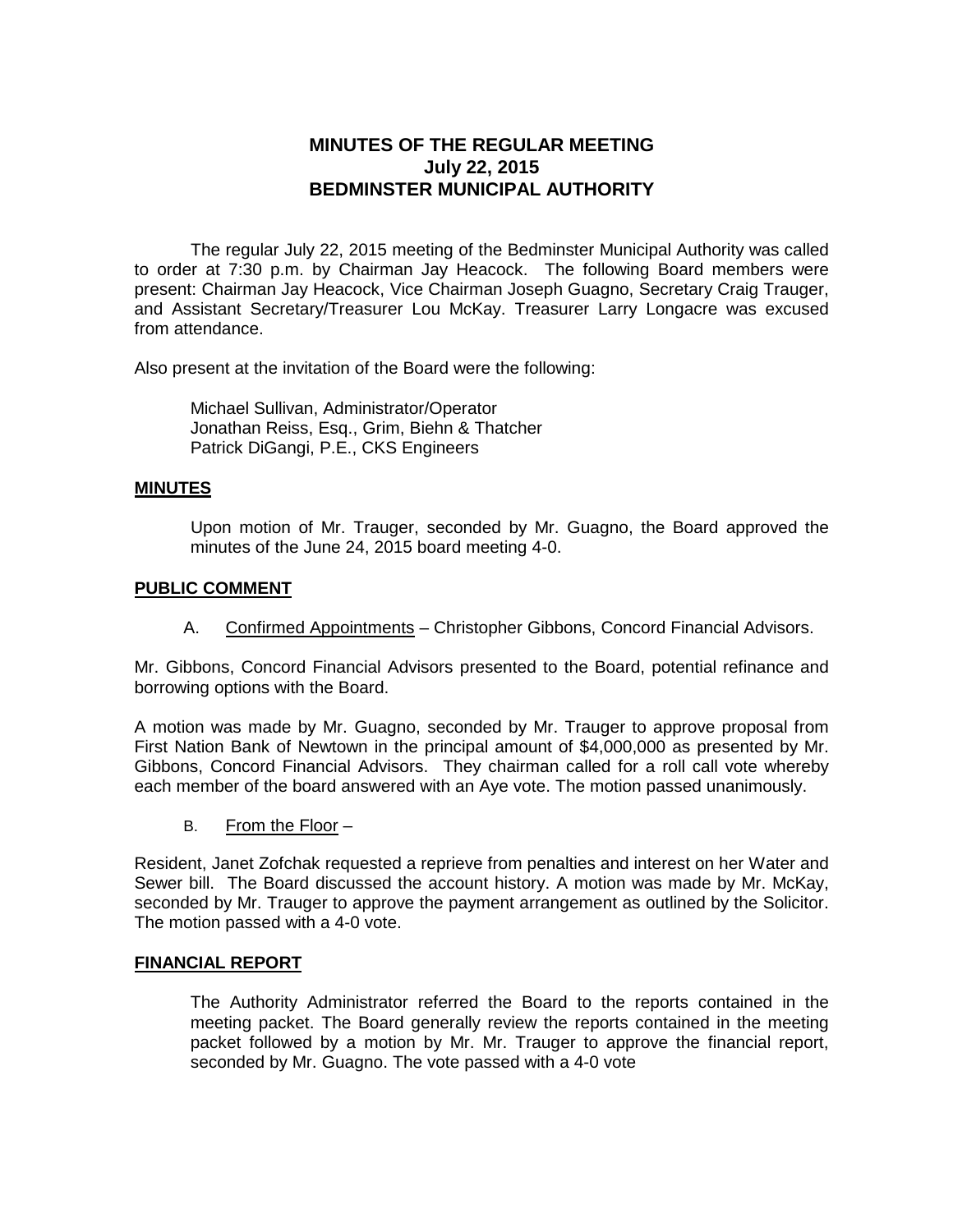## **TREASURER'S REPORT**

1. Mr. Sullivan read the Treasurer's Report, dated July 22, 2015. A motion was made by Mr. Trauger, seconded by Mr. Guagno to approve the Treasurer's Report of \$85,267.83 (Pennland Farms - \$11,784.63 Estates at Deep Run Creek \$4,844.88). The motion passed with a 4-0 vote.

## **SOLICITOR'S REPORT**

#### **Authority Business**

Mr. Reiss referred the Board to his written report.

Mr. Reiss generally reviewed the Request for Proposals for Bond Council. After a brief discussion a motion was made by Mr. McKay, seconded by Mr. Trauger to appoint Matthew McHugh of Grim, Biehn and Thatcher as Bond Council for the Bank Loan. The motion passed with a 4-0 vote.

Mr. Reiss then presented a waiver agreement related to the Wigton Circle sewer replacement project for the Boards consideration. A motion was made by Mr. Trauger, seconded by Mr. Guagno to approve the release for seal coating, 102 Wigton Drive in the amount of \$200. The motion passed with a 4-0 vote.

**Developments** – The Authority Solicitor briefly updated the Board on the Weis Market project.

Mr. Reiss noted that an application for reserve capacity had been submitted by the Living Hope Church for reserve capacity at the Authority's Elephant Road WWTP. A motion was made by Mr. McKay, seconded by Mr. Trauger to approve the application for reserve capacity for the Living Hope Church. The motion passed with a 4-0 vote.

#### **ENGINEER'S REPORT**

#### **Authority Projects**

The Authority's Engineer generally reviewed the projects within the written engineering report.

**Wigton Cirlce Sewer Replacement Project** – The contractor has completed the punchlist items and has completed the installation of the trees and lawn.

A motion was made by Mr. McKay, seconded by Mr. Guagno to approve the Wigton Circle Sewer Replacement Project payment request Number 5, final payment, in the amount of \$23,527.08. The motion passed with a 4-0 vote.